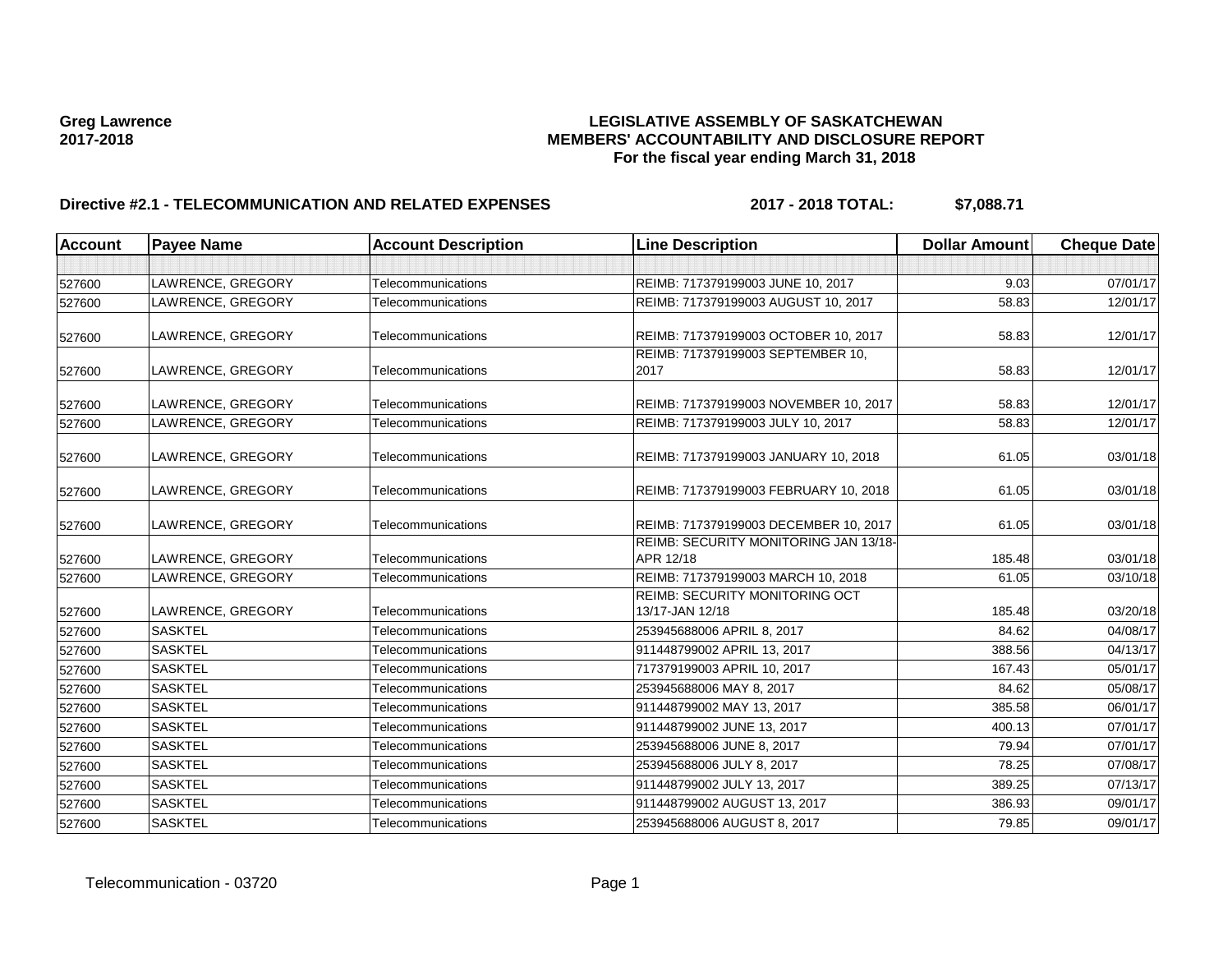# Greg Lawrence **Cameral Construction Construction Cameral Construction Construction**<br>MEMBERS' ACCOUNTABILITY AND DISCLOSURE REF **2017-2018 MEMBERS' ACCOUNTABILITY AND DISCLOSURE REPORT For the fiscal year ending March 31, 2018**

# **Directive #2.1 - TELECOMMUNICATION AND RELATED EXPENSES 2017 - 2018 TOTAL: \$7,088.71**

| <b>Account</b> | <b>Payee Name</b> | <b>Account Description</b> | <b>Line Description</b>          | <b>Dollar Amount</b> | <b>Cheque Date</b> |
|----------------|-------------------|----------------------------|----------------------------------|----------------------|--------------------|
|                |                   |                            |                                  |                      |                    |
| 527600         | <b>SASKTEL</b>    | Telecommunications         | 911448799002 SEPTEMBER 13, 2017  | 387.71               | 10/01/17           |
| 527600         | <b>SASKTEL</b>    | Telecommunications         | 253945688006 SEPTEMBER 8, 2017   | 78.25                | 10/01/17           |
| 527600         | <b>SASKTEL</b>    | Telecommunications         | 253945688006 OCTOBER 8, 2017     | 78.25                | 10/08/17           |
| 527600         | <b>SASKTEL</b>    | Telecommunications         | 911448799002 OCTOBER 13, 2017    | 387.52               | 10/13/17           |
| 527600         | <b>SASKTEL</b>    | Telecommunications         | 911448799002 NOVEMBER 13, 2017   | 387.93               | 12/01/17           |
| 527600         | <b>SASKTEL</b>    | <b>Telecommunications</b>  | 253945688006 NOVEMBER 8, 2017    | 78.25                | 12/01/17           |
| 527600         | <b>SASKTEL</b>    | Telecommunications         | 253945688006 DECEMBER 8, 2017    | 78.25                | 01/01/18           |
| 527600         | <b>SASKTEL</b>    | Telecommunications         | 911448799002 DECEMBER 13, 2017   | 377.17               | 01/01/18           |
| 527600         | <b>SASKTEL</b>    | Telecommunications         | 253945688006 JANUARY 8, 2018     | 132.30               | 01/08/18           |
| 527600         | <b>SASKTEL</b>    | Telecommunications         | 911448799002 JANUARY 13, 2018    | 505.42               | 02/01/18           |
| 527600         | <b>SASKTEL</b>    | Telecommunications         | 911448799002 FEBRUARY 13, 2018   | 437.46               | 03/01/18           |
| 527600         | <b>SASKTEL</b>    | Telecommunications         | 253945688006 FEBRUARY 8, 2018    | 80.94                | 03/01/18           |
| 527600         | <b>SASKTEL</b>    | Telecommunications         | 253945688006 MARCH 8, 2018       | 78.59                | 03/08/18           |
| 527600         | <b>SASKTEL</b>    | Telecommunications         | 911448799002 MARCH 13, 2018      | 405.97               | 03/13/18           |
| 527600         | <b>SASKTEL</b>    | Telecommunications         | RTV - GREG LAWRENCE PERSONAL USE | (240.00)             | 03/23/18           |
| 530600         | <b>SASKTEL</b>    | Placement - Tender Ads     | 911448799002 APRIL 13, 2017      | 32.60                | 04/13/17           |
| 530600         | <b>SASKTEL</b>    | Placement - Tender Ads     | 911448799002 MAY 13, 2017        | 32.60                | 06/01/17           |
| 530600         | <b>SASKTEL</b>    | Placement - Tender Ads     | 911448799002 JUNE 13, 2017       | 32.60                | 07/01/17           |
| 530600         | <b>SASKTEL</b>    | Placement - Tender Ads     | 911448799002 JULY 13, 2017       | 32.60                | 07/13/17           |
| 530600         | <b>SASKTEL</b>    | Placement - Tender Ads     | 911448799002 AUGUST 13, 2017     | 32.60                | 09/01/17           |
| 530600         | <b>SASKTEL</b>    | Placement - Tender Ads     | 911448799002 SEPTEMBER 13, 2017  | 32.60                | 10/01/17           |
| 530600         | <b>SASKTEL</b>    | Placement - Tender Ads     | 911448799002 OCTOBER 13, 2017    | 32.60                | 10/13/17           |
| 530600         | <b>SASKTEL</b>    | Placement - Tender Ads     | 911448799002 NOVEMBER 13, 2017   | 32.60                | 12/01/17           |
| 530600         | <b>SASKTEL</b>    | Placement - Tender Ads     | 911448799002 DECEMBER 13, 2017   | 32.60                | 01/01/18           |
| 530600         | <b>SASKTEL</b>    | Placement - Tender Ads     | 911448799002 JANUARY 13, 2018    | 32.60                | 02/01/18           |
| 530600         | <b>SASKTEL</b>    | Placement - Tender Ads     | 911448799002 FEBRUARY 13, 2018   | 32.60                | 03/01/18           |
| 530600         | <b>SASKTEL</b>    | Placement - Tender Ads     | 911448799002 MARCH 13, 2018      | 32.60                | 03/13/18           |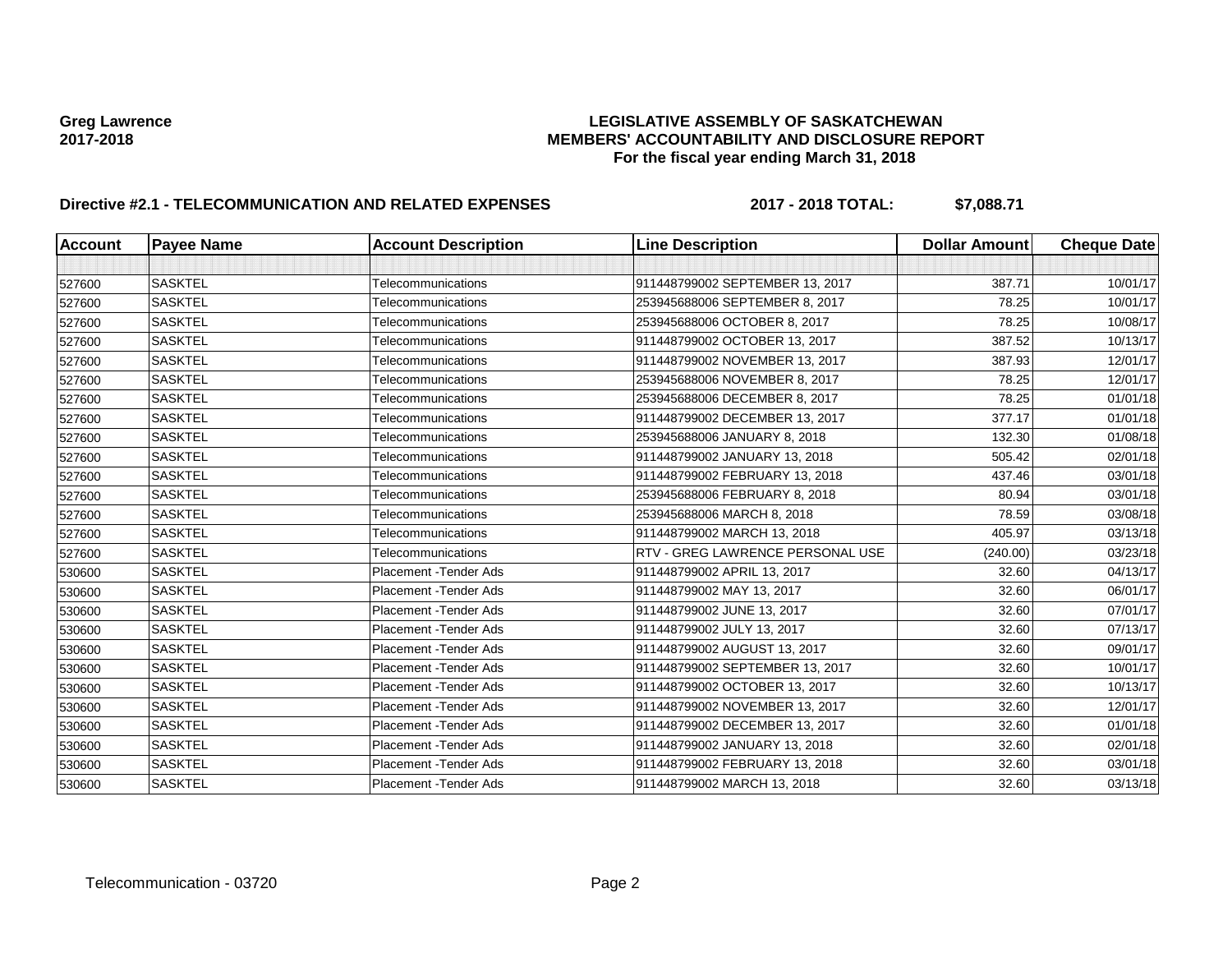### **LEGISLATIVE ASSEMBLY OF SASKATCHEWAN MEMBERS' ACCOUNTABILITY AND DISCLOSURE REPORT For the fiscal year ending March 31, 2018**

## **Directive #3.1 - MLA TRAVEL AND LIVING EXPENSES 2017 - 2018 TOTAL: \$24,344.32**

| <b>Account</b> | <b>Payee Name</b> | <b>Account Description</b>  | <b>Line Description</b>                      | <b>Dollar Amount</b> | <b>Cheque Date</b> |
|----------------|-------------------|-----------------------------|----------------------------------------------|----------------------|--------------------|
|                |                   |                             |                                              |                      |                    |
| 541900         | LAWRENCE, GREGORY | <b>Elected Rep - Travel</b> | MLA TRAVEL APRIL 1 - 8, 2017                 | 673.88               | 04/10/17           |
| 541900         | LAWRENCE, GREGORY | <b>Elected Rep - Travel</b> | MLA TRAVEL APRIL 9 - 15, 2017                | 573.35               | 04/18/17           |
| 541900         | LAWRENCE, GREGORY | <b>Elected Rep - Travel</b> | MLA TRAVEL APRIL 18 - 22, 2017               | 263.48               | 04/24/17           |
| 541900         | LAWRENCE, GREGORY | <b>Elected Rep - Travel</b> | MLA TRAVEL APRIL 24 - 28, 2017               | 482.90               | 05/01/17           |
| 541900         | LAWRENCE, GREGORY | <b>Elected Rep - Travel</b> | MLA TRAVEL MAY 1-5, 2017                     | 521.75               | 05/09/17           |
| 541900         | LAWRENCE, GREGORY | <b>Elected Rep - Travel</b> | MLA TRAVEL MAY 8 - 12, 2017                  | 521.55               | 05/15/17           |
| 541900         | LAWRENCE, GREGORY | Elected Rep - Travel        | MLA TRAVEL MAY 15 - JUNE 4, 2017             | 1,017.50             | 06/08/17           |
| 541900         | LAWRENCE, GREGORY | <b>Elected Rep - Travel</b> | MLA TRAVEL JUNE 6 - 10, 2017                 | 504.15               | 06/13/17           |
| 541900         | LAWRENCE, GREGORY | <b>Elected Rep - Travel</b> | MLA TRAVEL JUNE 12 - 15, 2017                | 262.45               | 06/19/17           |
| 541900         | LAWRENCE, GREGORY | Elected Rep - Travel        | MLA TRAVEL JUNE 20 - 30, 2017                | 417.25               | 07/11/17           |
| 541900         | LAWRENCE, GREGORY | <b>Elected Rep - Travel</b> | MLA TRAVEL JULY 1 - 14, 2017                 | 738.75               | 07/20/17           |
| 541900         | LAWRENCE, GREGORY | Elected Rep - Travel        | MLA TRAVEL JULY 17 - 23, 2017                | 893.55               | 07/24/17           |
| 541900         | LAWRENCE, GREGORY | <b>Elected Rep - Travel</b> | MLA TRAVEL JULY 24 - AUGUST 13, 2017         | 792.12               | 08/14/17           |
| 541900         | LAWRENCE, GREGORY | <b>Elected Rep - Travel</b> | MLA TRAVEL; AUG 13 - 20                      | 549.90               | 08/23/17           |
| 541900         | LAWRENCE, GREGORY | <b>Elected Rep - Travel</b> | MLA TRAVEL AUGUST 21-25, 2017                | 459.95               | 08/28/17           |
| 541900         | LAWRENCE, GREGORY | Elected Rep - Travel        | MLA TRAVEL AUGUST 26 - SEPTEMBER<br>10, 2017 | 607.95               | 09/12/17           |
| 541900         | LAWRENCE, GREGORY | Elected Rep - Travel        | MLA TRAVEL AUGUST 26 - SEPTEMBER<br>10, 2017 | (708.75)             | 09/12/17           |
| 541900         | LAWRENCE, GREGORY | Elected Rep - Travel        | MLA TRAVEL AUGUST 26 - SEPTEMBER<br>10, 2017 | 708.75               | 09/12/17           |
| 541900         | LAWRENCE, GREGORY | <b>Elected Rep - Travel</b> | MLA TRAVEL SEPTEMBER 12-26, 2017             | 1,008.68             | 10/01/17           |
| 541900         | LAWRENCE, GREGORY | Elected Rep - Travel        | MLA TRAVEL OCTOBER 1-8, 2017                 | 641.25               | 10/10/17           |
| 541900         | LAWRENCE, GREGORY | Elected Rep - Travel        | MLA TRAVEL SEPTEMBER 27-30, 2017             | 264.20               | 10/10/17           |
| 541900         | LAWRENCE, GREGORY | Elected Rep - Travel        | MLA TRAVEL OCTOBER 10-13, 2017               | 194.60               | 10/19/17           |
| 541900         | LAWRENCE, GREGORY | Elected Rep - Travel        | MLA TRAVEL OCTOBER 16-29, 2017               | 851.85               | 11/01/17           |
| 541900         | LAWRENCE, GREGORY | Elected Rep - Travel        | MLA TRAVEL OCT 30-NOV 3, 2017                | 614.15               | 11/07/17           |
| 541900         | LAWRENCE, GREGORY | Elected Rep - Travel        | MLA TRAVEL NOVEMBER 6-11, 2017               | 650.90               | 11/14/17           |
| 541900         | LAWRENCE, GREGORY | Elected Rep - Travel        | MLA TRAVEL NOVEMBER 13-28, 2017              | 1,937.19             | 12/04/17           |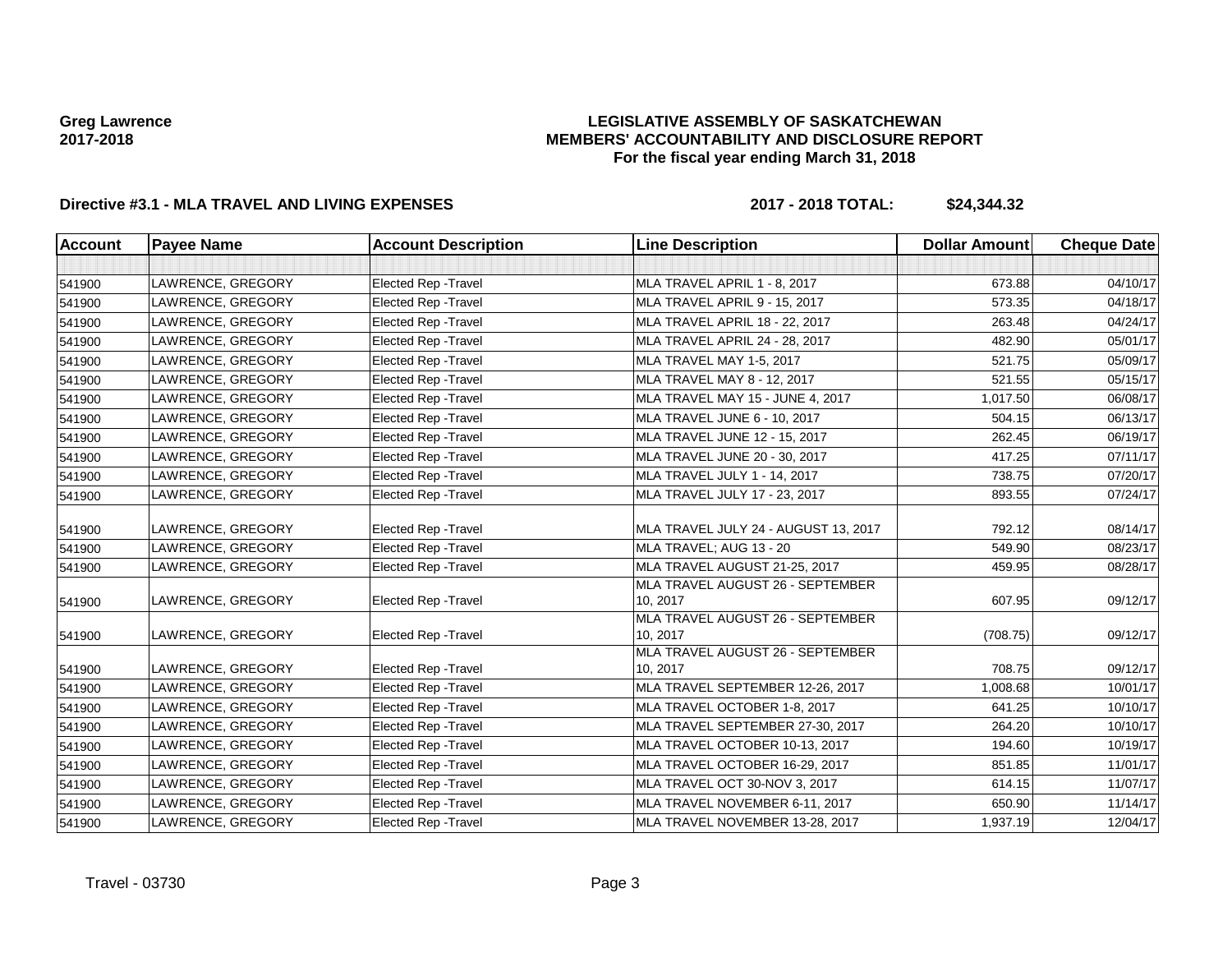### **LEGISLATIVE ASSEMBLY OF SASKATCHEWAN MEMBERS' ACCOUNTABILITY AND DISCLOSURE REPORT For the fiscal year ending March 31, 2018**

# **Directive #3.1 - MLA TRAVEL AND LIVING EXPENSES 2017 - 2018 TOTAL: \$24,344.32**

| <b>Account</b> | <b>Payee Name</b> | <b>Account Description</b> | <b>Line Description</b>         | <b>Dollar Amount</b> | <b>Cheque Date</b> |
|----------------|-------------------|----------------------------|---------------------------------|----------------------|--------------------|
|                |                   |                            |                                 |                      |                    |
| 541900         | LAWRENCE, GREGORY | Elected Rep - Travel       | MLA TRAVEL NOV 10-DEC 2, 2017   | 509.60               | 12/05/17           |
| 541900         | LAWRENCE, GREGORY | Elected Rep - Travel       | MLA TRAVEL DECEMBER 3-16, 2017  | 1.302.57             | 12/19/17           |
| 541900         | LAWRENCE, GREGORY | Elected Rep - Travel       | MLA TRAVEL DECEMBER 17-22, 2017 | 246.95               | 01/11/18           |
| 541900         | LAWRENCE, GREGORY | Elected Rep - Travel       | MLA TRAVEL JANUARY 5-27, 2018   | 945.35               | 01/29/18           |
| 541900         | LAWRENCE, GREGORY | Elected Rep - Travel       | MLA TRAVEL JAN 28-FEB 5, 2018   | 993.15               | 02/08/18           |
| 541900         | LAWRENCE, GREGORY | Elected Rep - Travel       | MLA TRAVEL FEBRUARY 8-14, 2018  | 470.20               | 02/20/18           |
| 541900         | LAWRENCE, GREGORY | Elected Rep - Travel       | MLA TRAVEL FEB 20-MAR 3, 2018   | 1,378.75             | 03/06/18           |
| 541900         | LAWRENCE, GREGORY | Elected Rep - Travel       | MLA TRAVEL MARCH 6-10, 2018     | 636.50               | 03/12/18           |
| 541900         | LAWRENCE, GREGORY | Elected Rep - Travel       | MLA TRAVEL MARCH 11-17, 2018    | 914.30               | 03/19/18           |
| 541900         | LAWRENCE, GREGORY | Elected Rep - Travel       | MLA TRAVEL MARCH 18-24, 2018    | 857.65               | 03/27/18           |
| 541900         | LAWRENCE, GREGORY | Elected Rep - Travel       | MLA TRAVEL MARCH 25-29, 2018    | 646.00               | 03/31/18           |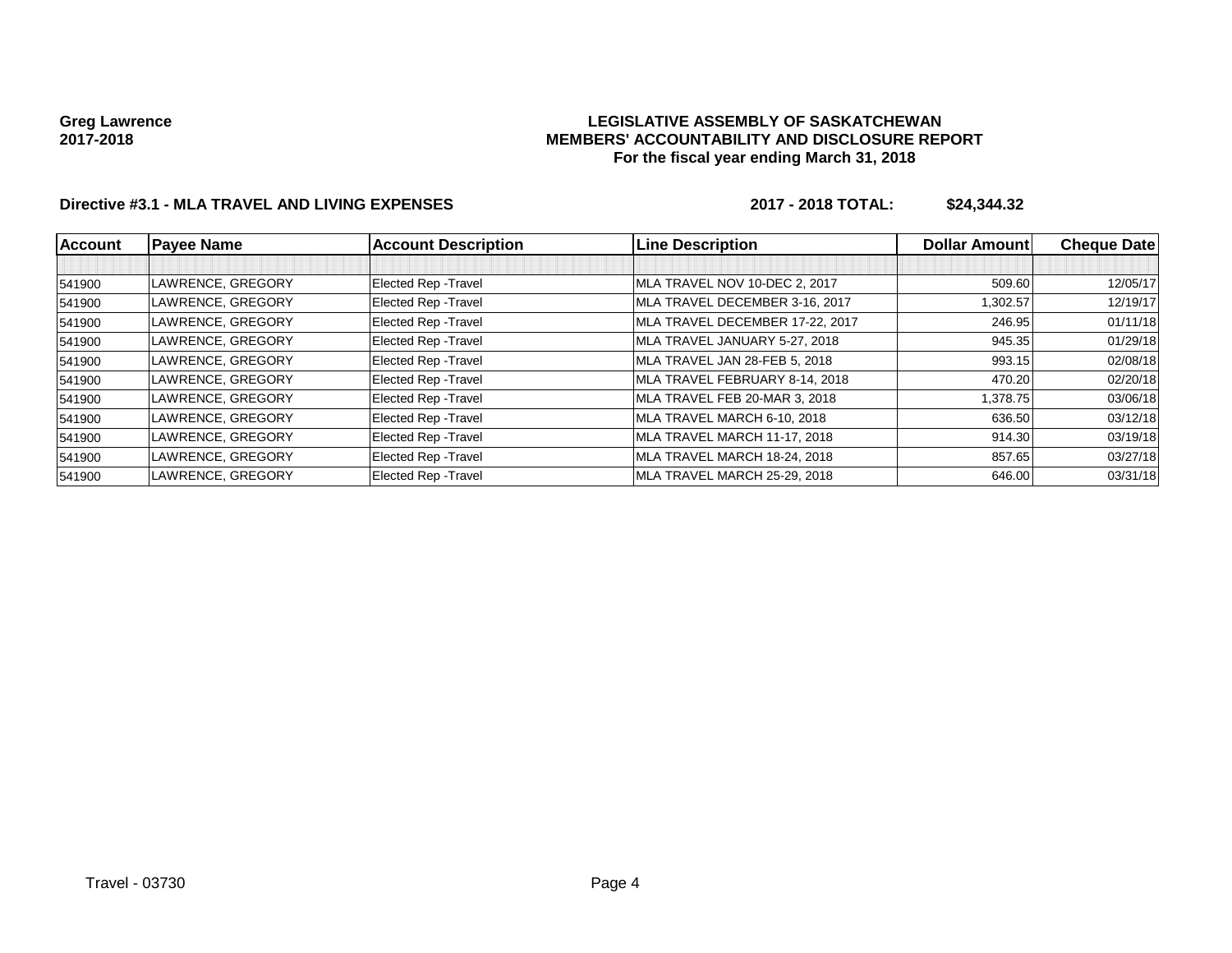### **LEGISLATIVE ASSEMBLY OF SASKATCHEWAN MEMBERS' ACCOUNTABILITY AND DISCLOSURE REPORT For the fiscal year ending March 31, 2018**

| <b>Account</b> | <b>Payee Name</b>             | <b>Account Description</b>                | <b>Line Description</b>            | <b>Dollar Amount</b> | <b>Cheque Date</b> |
|----------------|-------------------------------|-------------------------------------------|------------------------------------|----------------------|--------------------|
|                |                               |                                           |                                    |                      |                    |
| 521372         | <b>SOOTER STUDIOS</b>         | Photographer's Services                   | PHOTOGRAPHER SERVICE FEES-NO GST   | 63.60                | 12/02/17           |
| 522000         | <b>GLENKO PROPERTIES INC.</b> | Rent of Ground, Buildings and Other Space | APRIL 2017 MLA OFFICE RENT         | 1,815.76             | 04/01/17           |
| 522000         | <b>GLENKO PROPERTIES INC.</b> | Rent of Ground, Buildings and Other Space | MAY 2017 MLA OFFICE RENT           | 1,815.76             | 04/27/17           |
| 522000         | <b>GLENKO PROPERTIES INC.</b> | Rent of Ground, Buildings and Other Space | JUNE 2017 MLA OFFICE RENT          | 1,815.76             | 05/19/17           |
| 522000         | <b>GLENKO PROPERTIES INC.</b> | Rent of Ground, Buildings and Other Space | JULY 2017 MLA OFFICE RENT          | 1,815.76             | 06/22/17           |
| 522000         | <b>GLENKO PROPERTIES INC.</b> | Rent of Ground, Buildings and Other Space | <b>AUGUST 2017 MLA OFFICE RENT</b> | 1,815.76             | 09/01/17           |
| 522000         | <b>GLENKO PROPERTIES INC.</b> | Rent of Ground, Buildings and Other Space | SEPTEMBER 2017 MLA OFFICE RENT     | 1,815.76             | 09/01/17           |
| 522000         | <b>GLENKO PROPERTIES INC.</b> | Rent of Ground, Buildings and Other Space | OCTOBER 2017 MLA OFFICE RENT       | 1,815.76             | 09/20/17           |
| 522000         | <b>GLENKO PROPERTIES INC.</b> | Rent of Ground, Buildings and Other Space | NOVEMBER 2017 MLA OFFICE RENT      | 1,815.76             | 10/23/17           |
| 522000         | <b>GLENKO PROPERTIES INC.</b> | Rent of Ground, Buildings and Other Space | DECEMBER 2017 MLA OFFICE RENT      | 1,815.76             | 11/15/17           |
| 522000         | <b>GLENKO PROPERTIES INC.</b> | Rent of Ground, Buildings and Other Space | JANUARY 2018 MLA OFFICE RENT       | 1,815.76             | 01/01/18           |
| 522000         | <b>GLENKO PROPERTIES INC.</b> | Rent of Ground, Buildings and Other Space | FEBRUARY 2018 MLA OFFICE RENT      | 1,815.76             | 01/15/18           |
| 522000         | <b>GLENKO PROPERTIES INC.</b> | Rent of Ground, Buildings and Other Space | MARCH 2018 MLA OFFICE RENT         | 1,815.76             | 02/09/18           |
| 522000         | <b>GLENKO PROPERTIES INC.</b> | Rent of Ground, Buildings and Other Space | FEBRUARY 2018 RENT ADJUSTMENT      | 63.91                | 03/01/18           |
| 522000         | <b>GLENKO PROPERTIES INC.</b> | Rent of Ground, Buildings and Other Space | MARCH 2018 RENT ADJUSTMENT         | 63.91                | 03/01/18           |
| 522000         | <b>GLENKO PROPERTIES INC.</b> | Rent of Ground, Buildings and Other Space | <b>OPERATING COST SHORTFALL</b>    | 138.33               | 03/01/18           |
| 522000         | <b>GLENKO PROPERTIES INC.</b> | Rent of Ground, Buildings and Other Space | JANUARY 2018 RENT ADJUSTMENT       | 63.91                | 03/01/18           |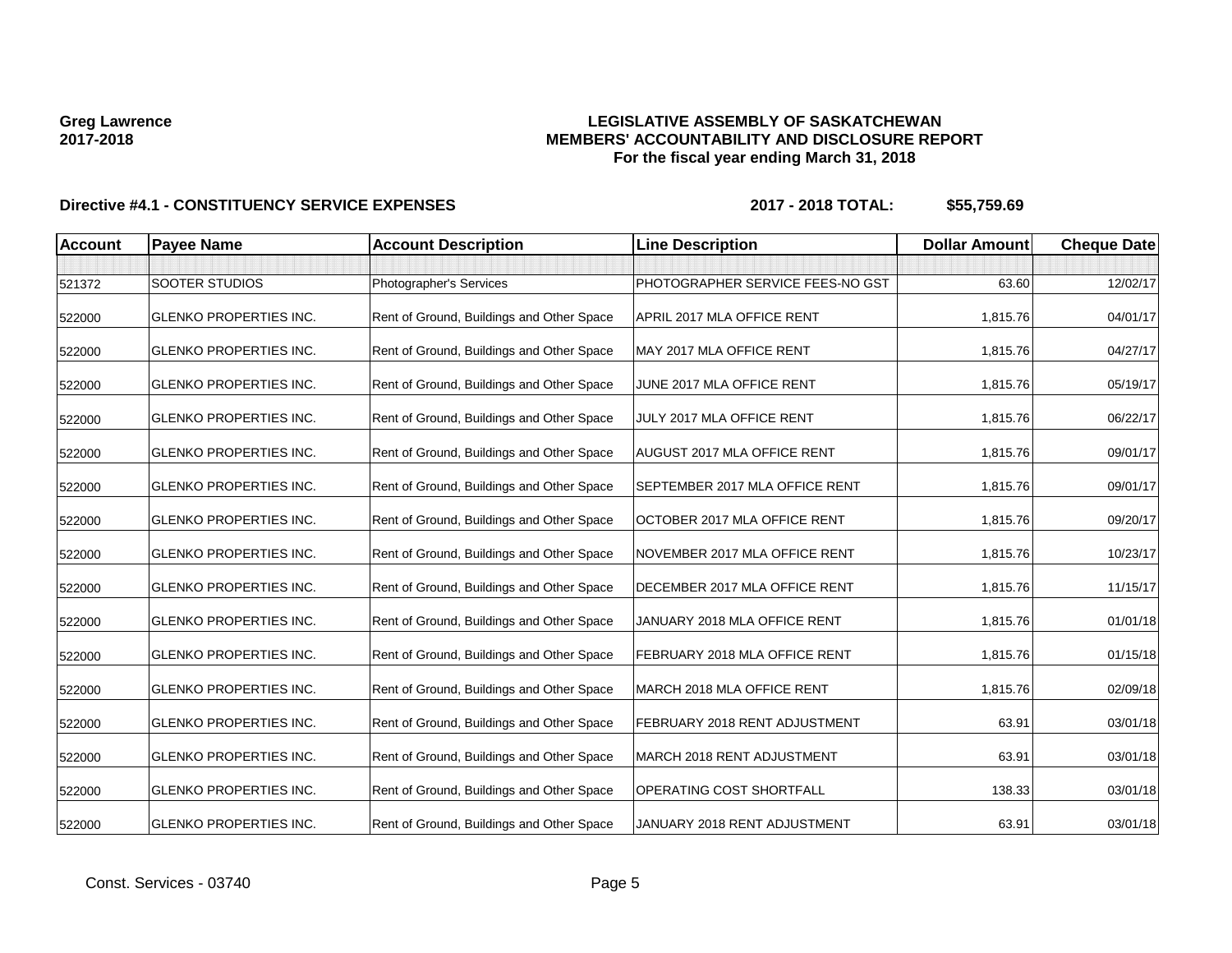### **LEGISLATIVE ASSEMBLY OF SASKATCHEWAN MEMBERS' ACCOUNTABILITY AND DISCLOSURE REPORT For the fiscal year ending March 31, 2018**

| <b>Account</b> | <b>Payee Name</b>             | <b>Account Description</b>                | <b>Line Description</b>         | <b>Dollar Amount</b> | <b>Cheque Date</b> |
|----------------|-------------------------------|-------------------------------------------|---------------------------------|----------------------|--------------------|
|                |                               |                                           |                                 |                      |                    |
| 522000         | <b>GLENKO PROPERTIES INC.</b> | Rent of Ground, Buildings and Other Space | <b>OPERATING COST SHORTFALL</b> | 666.55               | 03/01/18           |
|                | KONICA MINOLTA BUSINESS       |                                           |                                 |                      |                    |
| 522200         | SOLUTIONS (CANADA) LTD.       | Rent of Photocopiers                      | <b>COPIER CHARGES</b>           | 124.75               | 06/01/17           |
|                | KONICA MINOLTA BUSINESS       |                                           |                                 |                      |                    |
| 522200         | SOLUTIONS (CANADA) LTD.       | <b>Rent of Photocopiers</b>               | <b>COPIER CHARGES</b>           | 124.75               | 06/01/17           |
|                | KONICA MINOLTA BUSINESS       |                                           |                                 |                      |                    |
| 522200         | SOLUTIONS (CANADA) LTD.       | Rent of Photocopiers                      | <b>COPIER CHARGES</b>           | 23.16                | 06/01/17           |
|                | KONICA MINOLTA BUSINESS       |                                           |                                 |                      |                    |
| 522200         | SOLUTIONS (CANADA) LTD.       | Rent of Photocopiers                      | <b>COPIER CHARGES</b>           | 28.65                | 06/01/17           |
|                | KONICA MINOLTA BUSINESS       |                                           |                                 |                      |                    |
| 522200         | SOLUTIONS (CANADA) LTD.       | Rent of Photocopiers                      | <b>COPIER CHARGES</b>           | 116.43               | 07/01/17           |
|                | KONICA MINOLTA BUSINESS       |                                           |                                 |                      |                    |
| 522200         | SOLUTIONS (CANADA) LTD.       | Rent of Photocopiers                      | <b>COPIER CHARGES</b>           | 32.59                | 07/01/17           |
|                | KONICA MINOLTA BUSINESS       |                                           |                                 |                      |                    |
| 522200         | SOLUTIONS (CANADA) LTD.       | Rent of Photocopiers                      | <b>COPIER CHARGES</b>           | 11.87                | 08/01/17           |
|                | KONICA MINOLTA BUSINESS       |                                           |                                 |                      |                    |
| 522200         | SOLUTIONS (CANADA) LTD.       | Rent of Photocopiers                      | <b>COPIER CHARGES</b>           | 169.03               | 08/01/17           |
|                | KONICA MINOLTA BUSINESS       |                                           |                                 |                      |                    |
| 522200         | SOLUTIONS (CANADA) LTD.       | Rent of Photocopiers                      | <b>COPIER CHARGES</b>           | 118.59               | 08/01/17           |
|                | KONICA MINOLTA BUSINESS       |                                           |                                 |                      |                    |
| 522200         | SOLUTIONS (CANADA) LTD.       | Rent of Photocopiers                      | <b>COPIER CHARGES</b>           | 13.12                | 09/01/17           |
|                | KONICA MINOLTA BUSINESS       |                                           |                                 |                      |                    |
| 522200         | SOLUTIONS (CANADA) LTD.       | Rent of Photocopiers                      | <b>COPIER CHARGES</b>           | 118.59               | 09/01/17           |
|                | KONICA MINOLTA BUSINESS       |                                           |                                 |                      |                    |
| 522200         | SOLUTIONS (CANADA) LTD.       | Rent of Photocopiers                      | <b>COPIER CHARGES</b>           | 10.59                | 10/01/17           |
|                | KONICA MINOLTA BUSINESS       |                                           |                                 |                      |                    |
| 522200         | SOLUTIONS (CANADA) LTD.       | Rent of Photocopiers                      | <b>COPIER CHARGES</b>           | 118.59               | 10/01/17           |
|                | KONICA MINOLTA BUSINESS       |                                           |                                 |                      |                    |
| 522200         | SOLUTIONS (CANADA) LTD.       | Rent of Photocopiers                      | <b>COPIER CHARGES</b>           | 118.59               | 11/01/17           |
|                | KONICA MINOLTA BUSINESS       |                                           |                                 |                      |                    |
| 522200         | SOLUTIONS (CANADA) LTD.       | Rent of Photocopiers                      | <b>COPIER CHARGES</b>           | 11.62                | 11/01/17           |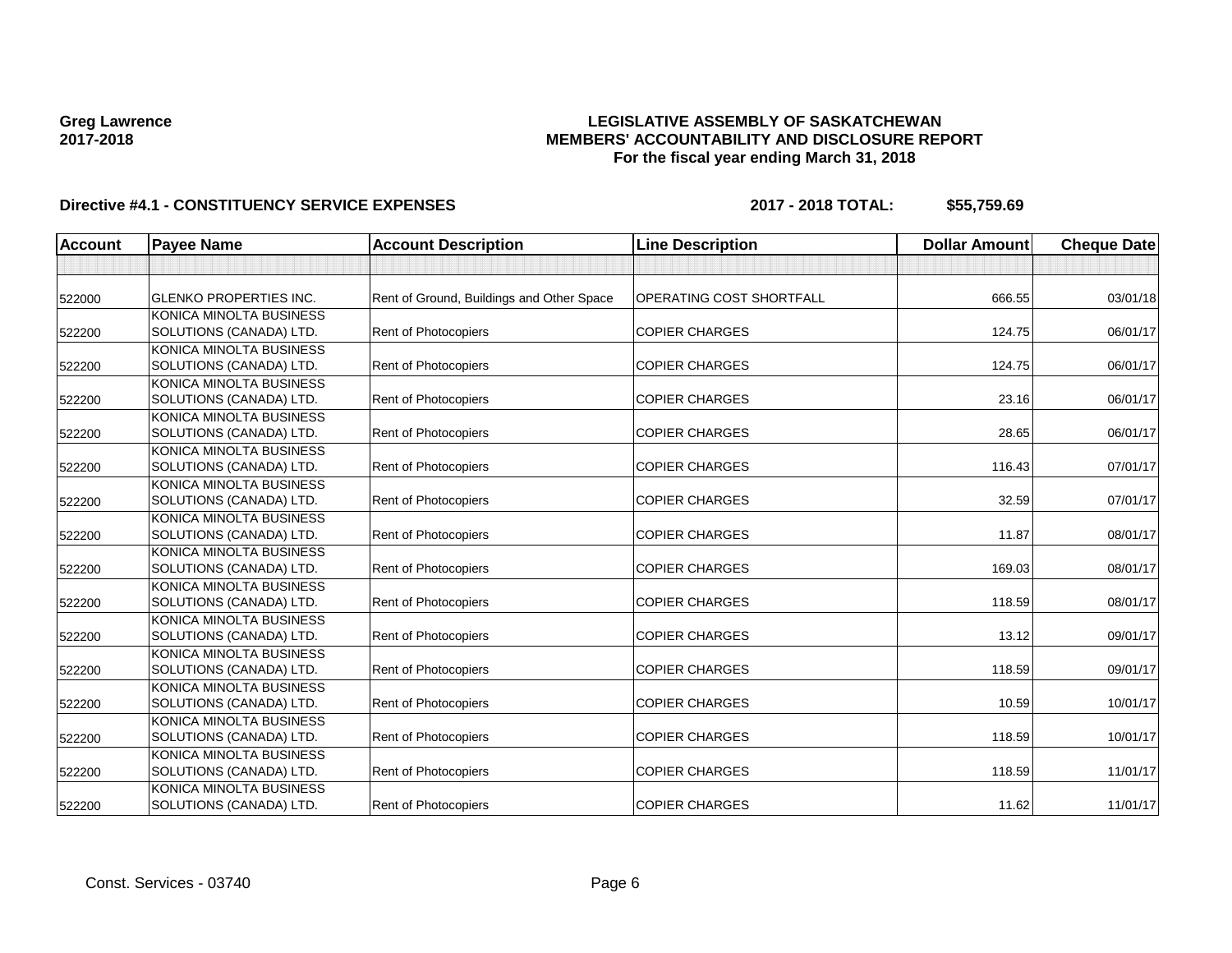### **LEGISLATIVE ASSEMBLY OF SASKATCHEWAN MEMBERS' ACCOUNTABILITY AND DISCLOSURE REPORT For the fiscal year ending March 31, 2018**

| Account | <b>Payee Name</b>                                  | <b>Account Description</b>          | <b>Line Description</b>            | <b>Dollar Amount</b> | <b>Cheque Date</b> |
|---------|----------------------------------------------------|-------------------------------------|------------------------------------|----------------------|--------------------|
|         |                                                    |                                     |                                    |                      |                    |
|         | KONICA MINOLTA BUSINESS                            |                                     |                                    |                      |                    |
| 522200  | SOLUTIONS (CANADA) LTD.                            | Rent of Photocopiers                | <b>COPIER CHARGES</b>              | 14.59                | 01/01/18           |
|         | KONICA MINOLTA BUSINESS                            |                                     |                                    |                      |                    |
| 522200  | SOLUTIONS (CANADA) LTD.                            | Rent of Photocopiers                | <b>COPIER CHARGES</b>              | 118.59               | 01/01/18           |
|         | KONICA MINOLTA BUSINESS                            |                                     |                                    |                      |                    |
| 522200  | SOLUTIONS (CANADA) LTD.                            | Rent of Photocopiers                | <b>COPIER CHARGES</b>              | 118.59               | 01/01/18           |
|         | KONICA MINOLTA BUSINESS                            |                                     |                                    |                      |                    |
| 522200  | SOLUTIONS (CANADA) LTD.                            | <b>Rent of Photocopiers</b>         | <b>COPIER CHARGES</b>              | 10.51                | 01/01/18           |
|         | KONICA MINOLTA BUSINESS                            |                                     |                                    |                      |                    |
| 522200  | SOLUTIONS (CANADA) LTD.                            | Rent of Photocopiers                | <b>COPIER CHARGES</b>              | 118.59               | 03/01/18           |
|         | KONICA MINOLTA BUSINESS<br>SOLUTIONS (CANADA) LTD. | Rent of Photocopiers                | <b>COPIER CHARGES</b>              | 14.82                | 03/01/18           |
| 522200  | KONICA MINOLTA BUSINESS                            |                                     |                                    |                      |                    |
| 522200  | SOLUTIONS (CANADA) LTD.                            | Rent of Photocopiers                | <b>COPIER CHARGES</b>              | 8.26                 | 03/01/18           |
|         | KONICA MINOLTA BUSINESS                            |                                     |                                    |                      |                    |
| 522200  | SOLUTIONS (CANADA) LTD.                            | Rent of Photocopiers                | <b>COPIER CHARGES</b>              | 118.59               | 03/01/18           |
|         | MINISTER OF FINANCE-MINISTRY                       |                                     | PHOTOCOPIER SERVICE FEES FOR 2017- |                      |                    |
| 522200  | OF CENTRAL SERVICES                                | <b>Rent of Photocopiers</b>         | 18                                 | 100.00               | 12/01/17           |
| 522500  | <b>SEABORN INSURANCE LTD.</b>                      | <b>Insurance Premiums</b>           | C70087119-4 OFFICE INSURANCE       | 537.42               | 02/01/18           |
| 522700  | <b>SASKENERGY INCORPORATED</b>                     | Utilities - Electricity and Nat Gas | 30636200005 APRIL 21, 2017         | 94.28                | 05/01/17           |
| 522700  | <b>SASKENERGY INCORPORATED</b>                     | Utilities - Electricity and Nat Gas | 30636200005 MAY 23, 2017           | 74.31                | 06/01/17           |
| 522700  | SASKENERGY INCORPORATED                            | Utilities - Electricity and Nat Gas | 10636200005 JUNE 21, 2017          | 45.27                | 07/01/17           |
| 522700  | <b>SASKENERGY INCORPORATED</b>                     | Utilities - Electricity and Nat Gas | 30636200005 JULY 21, 2017          | 45.27                | 08/01/17           |
| 522700  | <b>SASKENERGY INCORPORATED</b>                     | Utilities - Electricity and Nat Gas | 30636200005 AUGUST 23, 2017        | 40.43                | 09/01/17           |
| 522700  | <b>SASKENERGY INCORPORATED</b>                     | Utilities - Electricity and Nat Gas | 30636200005 SEPTEMBER 22, 2017     | 41.04                | 10/01/17           |
| 522700  | <b>SASKENERGY INCORPORATED</b>                     | Utilities - Electricity and Nat Gas | 30636200005 OCTOBER 23, 2017       | 57.97                | 11/01/17           |
| 522700  | SASKENERGY INCORPORATED                            | Utilities - Electricity and Nat Gas | 30636200005 NOVEMBER 22, 2017      | 151.94               | 12/01/17           |
| 522700  | SASKENERGY INCORPORATED                            | Utilities - Electricity and Nat Gas | 30636200005 DECEMBER 20, 2017      | 152.55               | 01/01/18           |
| 522700  | SASKENERGY INCORPORATED                            | Utilities - Electricity and Nat Gas | 30636200005 JANUARY 23, 2018       | 214.44               | 02/01/18           |
| 522700  | <b>SASKENERGY INCORPORATED</b>                     | Utilities - Electricity and Nat Gas | 30636200005 FEBRUARY 21, 2018      | 143.37               | 03/01/18           |
| 522700  | SASKENERGY INCORPORATED                            | Utilities - Electricity and Nat Gas | 30636200005 MARCH 21, 2018         | 157.45               | 03/21/18           |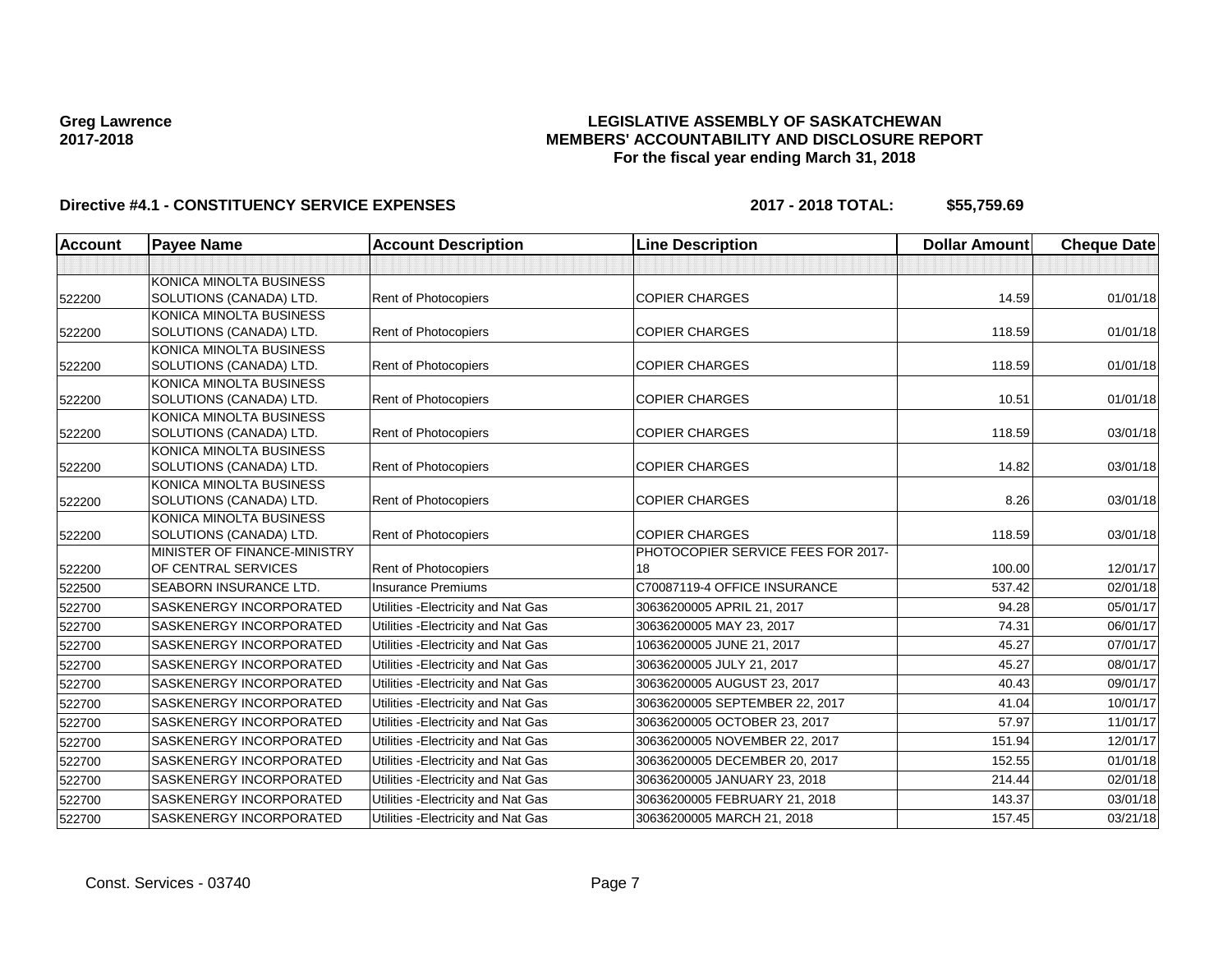### **LEGISLATIVE ASSEMBLY OF SASKATCHEWAN MEMBERS' ACCOUNTABILITY AND DISCLOSURE REPORT For the fiscal year ending March 31, 2018**

| <b>Account</b> | <b>Payee Name</b>                                   | <b>Account Description</b>           | <b>Line Description</b>            | <b>Dollar Amount</b> | <b>Cheque Date</b> |
|----------------|-----------------------------------------------------|--------------------------------------|------------------------------------|----------------------|--------------------|
|                |                                                     |                                      |                                    |                      |                    |
| 522700         | SASKPOWER CORPORATION                               | Utilities - Electricity and Nat Gas  | 510000600435 APRIL 21, 2017        | 142.18               | 05/01/17           |
| 522700         | SASKPOWER CORPORATION                               | Utilities - Electricity and Nat Gas  | 510000600435 MAY 23, 2017          | 275.78               | 06/01/17           |
| 522700         | SASKPOWER CORPORATION                               | Utilities - Electricity and Nat Gas  | 510000600435 JUNE 21, 2017         | 205.29               | 07/01/17           |
| 522700         | SASKPOWER CORPORATION                               | Utilities - Electricity and Nat Gas  | 510000600435 JULY 21, 2017         | 263.47               | 08/01/17           |
| 522700         | SASKPOWER CORPORATION                               | Utilities - Electricity and Nat Gas  | 510000600435 AUGUST 23, 2017       | 278.86               | 09/01/17           |
| 522700         | SASKPOWER CORPORATION                               | Utilities - Electricity and Nat Gas  | 510000600435 SEPTEMBER 22, 2017    | 242.40               | 10/01/17           |
| 522700         | SASKPOWER CORPORATION                               | Utilities - Electricity and Nat Gas  | 510000600435 OCTOBER 23, 2017      | 151.21               | 11/01/17           |
| 522700         | SASKPOWER CORPORATION                               | Utilities - Electricity and Nat Gas  | 510000600435 NOVEMBER 22, 2017     | 222.22               | 12/01/17           |
| 522700         | SASKPOWER CORPORATION                               | Utilities - Electricity and Nat Gas  | 510000600435 DECEMBER 20, 2017     | 193.90               | 01/01/18           |
| 522700         | SASKPOWER CORPORATION                               | Utilities - Electricity and Nat Gas  | 510000600435 JANUARY 23, 2018      | 196.37               | 02/01/18           |
| 522700         | SASKPOWER CORPORATION                               | Utilities - Electricity and Nat Gas  | 510000600435 FEBRUARY 21, 2018     | 234.84               | 03/01/18           |
| 522700         | SASKPOWER CORPORATION                               | Utilities - Electricity and Nat Gas  | 510000600435 MARCH 21, 2018        | 204.93               | 03/21/18           |
| 525000         | CANADA POST CORPORATION                             | Postal, Courier, Freight and Related | 7252235 POSTAGE                    | 1,075.86             | 01/01/18           |
| 525000         | <b>CORPORATE EXPRESS</b>                            | Postal, Courier, Freight and Related | <b>MISC. &amp; OFFICE SUPPLIES</b> | 36.04                | 05/01/17           |
| 525000         | <b>CORPORATE EXPRESS</b>                            | Postal, Courier, Freight and Related | OFFICE SUPPLIES/POSTAGE            | 17.00                | 06/01/17           |
| 525000         | <b>CORPORATE EXPRESS</b>                            | Postal, Courier, Freight and Related | POSTAGE/MISC. & OFFICE SUPPLIES    | 8.50                 | 10/13/17           |
| 525000         | <b>CORPORATE EXPRESS</b>                            | Postal, Courier, Freight and Related | MISC. & OFFICE SUPPLIES/POSTAGE    | 34.00                | 12/01/17           |
| 525000         | <b>CORPORATE EXPRESS</b>                            | Postal, Courier, Freight and Related | MISC. & OFFICE SUPPLIES/POSTAGE    | 17.00                | 03/01/18           |
| 525000         | LAWRENCE, GREGORY                                   | Postal, Courier, Freight and Related | <b>REIMB: FREIGHT</b>              | 16.22                | 06/01/17           |
| 525000         | MINISTER OF FINANCE-MINISTRY<br>OF CENTRAL SERVICES | Postal, Courier, Freight and Related | APRIL 2017 MAIL SERVICES           | 40.97                | 06/09/17           |
| 525000         | MINISTER OF FINANCE-MINISTRY<br>OF CENTRAL SERVICES | Postal, Courier, Freight and Related | MAY 2017 MAIL SERVICES             | 40.97                | 07/05/17           |
| 525000         | MINISTER OF FINANCE-MINISTRY<br>OF CENTRAL SERVICES | Postal, Courier, Freight and Related | JUNE 2017 MAIL SERVICES            | 41.00                | 08/01/17           |
| 525000         | MINISTER OF FINANCE-MINISTRY<br>OF CENTRAL SERVICES | Postal, Courier, Freight and Related | <b>JULY 2017 MAIL SERVICES</b>     | 42.05                | 10/01/17           |
| 525000         | MINISTER OF FINANCE-MINISTRY<br>OF CENTRAL SERVICES | Postal, Courier, Freight and Related | AUGUST 2017 MAIL SERVICES          | 42.05                | 10/01/17           |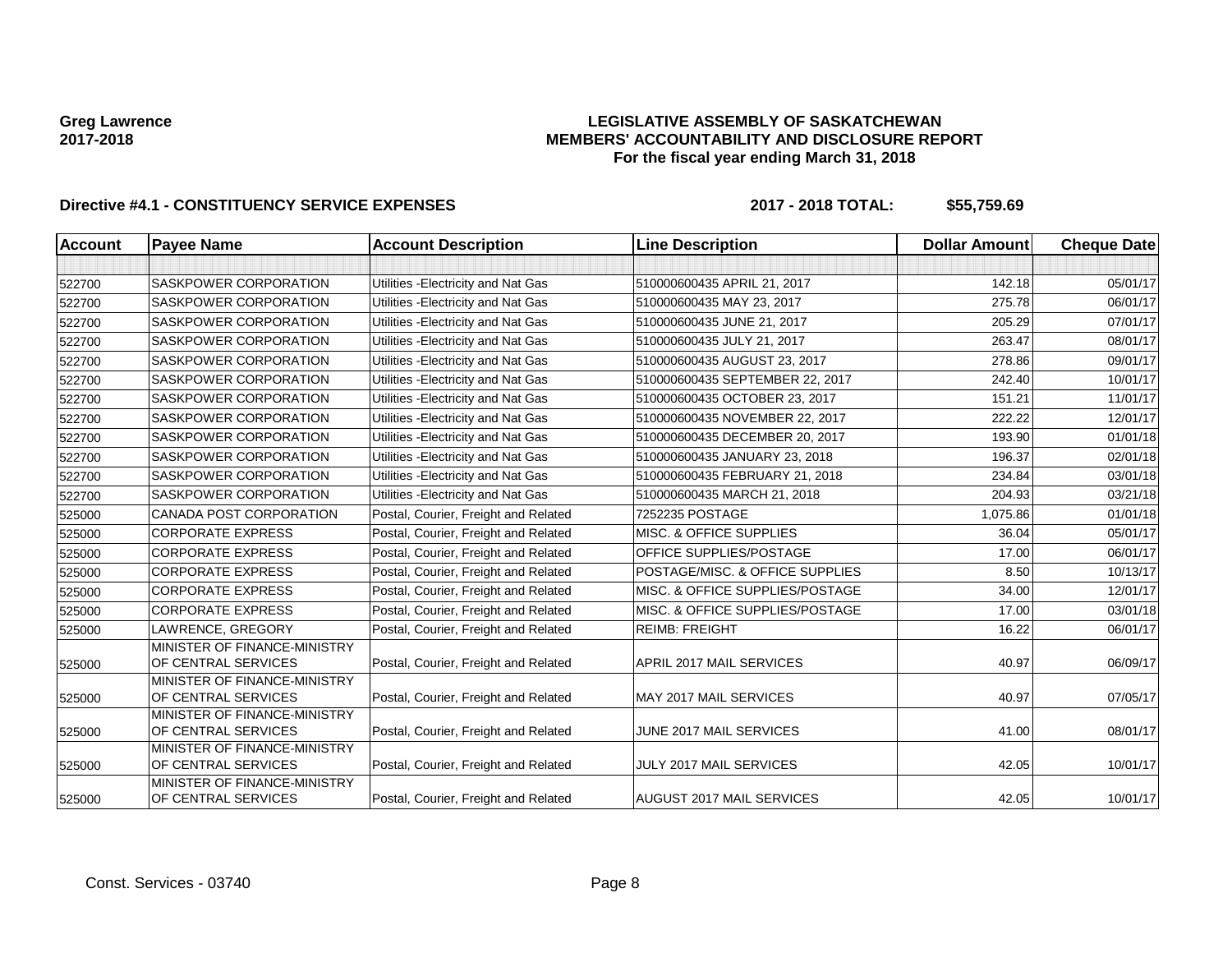### **LEGISLATIVE ASSEMBLY OF SASKATCHEWAN MEMBERS' ACCOUNTABILITY AND DISCLOSURE REPORT For the fiscal year ending March 31, 2018**

| Account | <b>Payee Name</b>                                   | <b>Account Description</b>           | <b>Line Description</b>                      | <b>Dollar Amount</b> | <b>Cheque Date</b> |
|---------|-----------------------------------------------------|--------------------------------------|----------------------------------------------|----------------------|--------------------|
|         |                                                     |                                      |                                              |                      |                    |
| 525000  | MINISTER OF FINANCE-MINISTRY<br>OF CENTRAL SERVICES | Postal, Courier, Freight and Related | OCTOBER 2017 MAIL SERVICES                   | 42.09                | 12/01/17           |
| 525000  | MINISTER OF FINANCE-MINISTRY<br>OF CENTRAL SERVICES | Postal, Courier, Freight and Related | SEPTEMBER 2017 MAIL SERVICES                 | 42.09                | 12/01/17           |
| 525000  | MINISTER OF FINANCE-MINISTRY<br>OF CENTRAL SERVICES | Postal, Courier, Freight and Related | NOVEMBER 2017 MAIL SERVICES                  | 42.09                | 01/01/18           |
| 525000  | MINISTER OF FINANCE-MINISTRY<br>OF CENTRAL SERVICES | Postal, Courier, Freight and Related | <b>DECEMBER 2017 MAIL SERVICES</b>           | 42.09                | 03/01/18           |
| 525000  | MINISTER OF FINANCE-MINISTRY<br>OF CENTRAL SERVICES | Postal, Courier, Freight and Related | JANUARY 2018 MAIL SERVICES                   | 42.09                | 03/08/18           |
| 525000  | MINISTER OF FINANCE-MINISTRY<br>OF CENTRAL SERVICES | Postal, Courier, Freight and Related | FEBRUARY 2018 MAIL SERVICES                  | 42.13                | 03/22/18           |
| 525000  | MINISTER OF FINANCE-MINISTRY<br>OF CENTRAL SERVICES | Postal, Courier, Freight and Related | MARCH 2018 MAIL SERVICES                     | 42.11                | 03/31/18           |
| 527600  | <b>SASKTEL</b>                                      | Telecommunications                   | 911448799002 DECEMBER 13, 2017               | 335.67               | 01/01/18           |
| 528000  | LAWRENCE, GREGORY                                   | <b>Support Services</b>              | REIMB: TECHNOLOGY SUPPORT<br><b>SERVICES</b> | 83.25                | 01/12/18           |
| 530300  | <b>MARU GROUP CANADA INC.</b>                       | Primary Research/Focus group         | AD HOC CONSULTING - NO GST                   | 607.15               | 07/01/17           |
| 530300  | <b>MARU GROUP CANADA INC.</b>                       | Primary Research/Focus group         | AD HOC CONSULTING - NO GST                   | 646.74               | 01/01/18           |
| 530300  | <b>MARU GROUP CANADA INC.</b>                       | Primary Research/Focus group         | AD HOC CONSULTING - NO GST                   | 632.97               | 03/01/18           |
| 530500  | 101142236 SASKATCHEWAN LTD                          | Media Placement                      | <b>ADVERTISING</b>                           | 1,500.00             | 06/01/17           |
| 530500  | 101142236 SASKATCHEWAN LTD.                         | Media Placement                      | <b>ADVERTISING</b>                           | 1,000.00             | 06/01/17           |
| 530500  | 101142236 SASKATCHEWAN LTD.                         | Media Placement                      | <b>ADVERTISING</b>                           | 1,500.00             | 07/01/17           |
| 530500  | 101142236 SASKATCHEWAN LTD.                         | Media Placement                      | ADVERTISING - NO GST                         | 700.00               | 11/01/17           |
| 530500  | 101142236 SASKATCHEWAN LTD.                         | Media Placement                      | ADVERTISING - NO GST                         | 209.00               | 01/01/18           |
| 530500  | 101142236 SASKATCHEWAN LTD.                         | Media Placement                      | ADVERTISING - NO GST                         | 225.00               | 01/01/18           |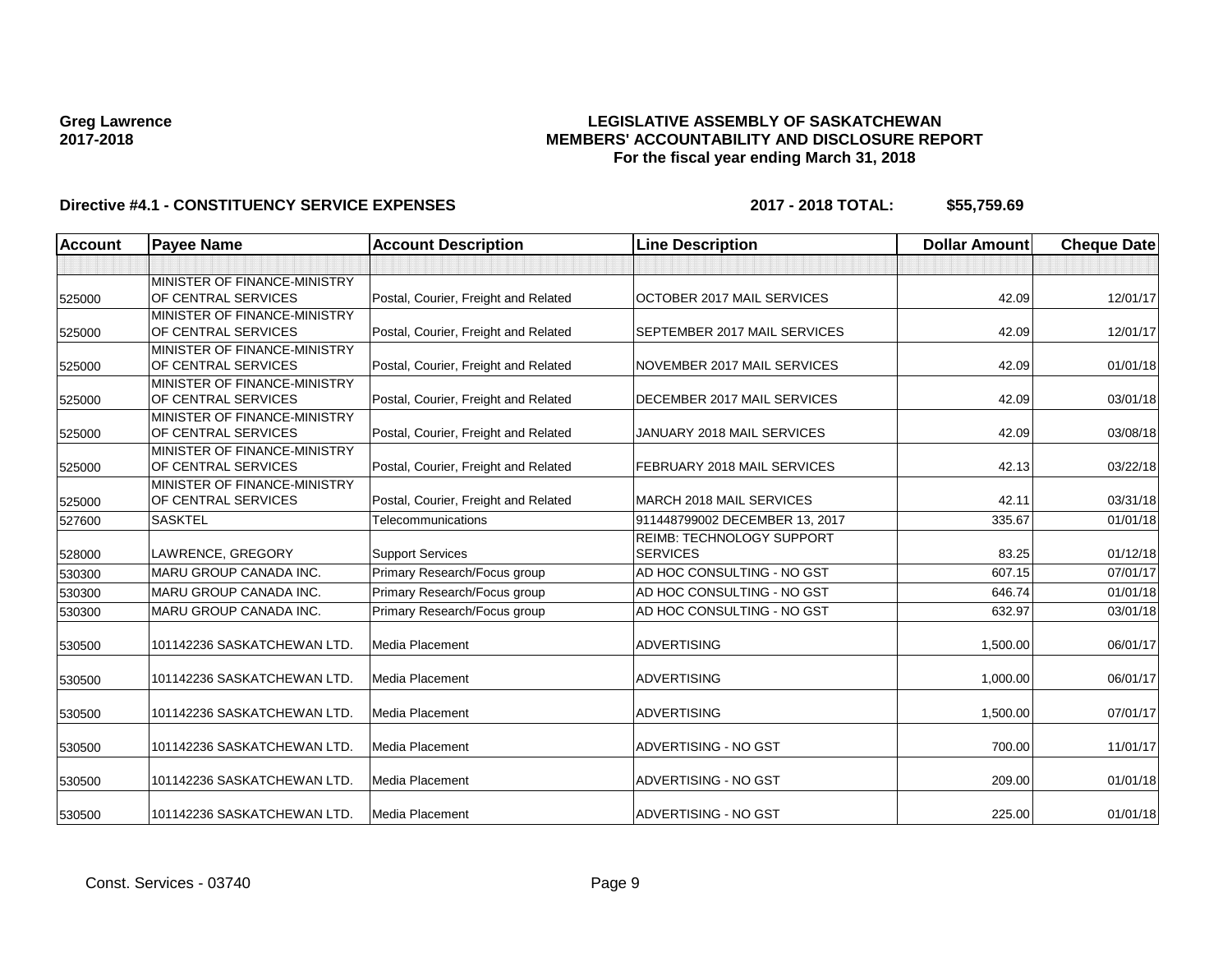### **LEGISLATIVE ASSEMBLY OF SASKATCHEWAN MEMBERS' ACCOUNTABILITY AND DISCLOSURE REPORT For the fiscal year ending March 31, 2018**

| Account | <b>Payee Name</b>                            | <b>Account Description</b> | <b>Line Description</b>     | <b>Dollar Amount</b> | <b>Cheque Date</b> |
|---------|----------------------------------------------|----------------------------|-----------------------------|----------------------|--------------------|
|         |                                              |                            |                             |                      |                    |
| 530500  | 101142236 SASKATCHEWAN LTD.                  | Media Placement            | ADVERTISING - NO GST        | 1,000.00             | 01/01/18           |
| 530500  | 101142236 SASKATCHEWAN LTD.                  | Media Placement            | <b>ADVERTISING</b>          | 209.00               | 03/01/18           |
| 530500  | 101142236 SASKATCHEWAN LTD.                  | Media Placement            | ADVERTISING - NO GST        | 100.00               | 03/31/18           |
| 530500  | 101142236 SASKATCHEWAN LTD.                  | Media Placement            | ADVERTISING - NO GST        | 100.00               | 03/31/18           |
| 530500  | 101142236 SASKATCHEWAN LTD.                  | Media Placement            | ADVERTISING - NO GST        | 100.00               | 03/31/18           |
| 530500  | <b>FRATERNAL ORDER OF EAGLES</b><br>NO. 3395 | Media Placement            | <b>ADVERTISING</b>          | 25.00                | 04/01/17           |
| 530500  | FRIENDLY CITY OPTIMIST CLUB OF<br>MOOSE JAW  | Media Placement            | <b>ADVERTISING</b>          | 125.00               | 11/01/17           |
| 530500  | <b>HILLCREST GOLF CLUB</b>                   | <b>Media Placement</b>     | <b>ADVERTISING - NO GST</b> | 400.00               | 03/14/18           |
| 530500  | <b>MILLER BASEBALL</b>                       | Media Placement            | <b>ADVERTISING</b>          | 900.00               | 06/01/17           |
| 530500  | MOOSE JAW EXPRESS.COM                        | <b>Media Placement</b>     | <b>ADVERTISING</b>          | 297.50               | 05/04/17           |
| 530500  | MOOSE JAW EXPRESS.COM                        | Media Placement            | <b>ADVERTISING</b>          | 87.50                | 06/01/17           |
| 530500  | MOOSE JAW EXPRESS.COM                        | Media Placement            | <b>ADVERTISING</b>          | 120.00               | 08/02/17           |
| 530500  | MOOSE JAW EXPRESS.COM                        | <b>Media Placement</b>     | <b>ADVERTISING</b>          | 200.00               | 08/16/17           |
| 530500  | MOOSE JAW EXPRESS.COM                        | Media Placement            | <b>ADVERTISING</b>          | 200.00               | 09/01/17           |
| 530500  | MOOSE JAW EXPRESS.COM                        | Media Placement            | <b>ADVERTISING</b>          | 200.00               | 09/13/17           |
| 530500  | MOOSE JAW EXPRESS.COM                        | Media Placement            | <b>ADVERTISING</b>          | 200.00               | 10/01/17           |
| 530500  | MOOSE JAW EXPRESS.COM                        | Media Placement            | <b>ADVERTISING</b>          | 295.00               | 10/01/17           |
| 530500  | MOOSE JAW EXPRESS.COM                        | Media Placement            | <b>ADVERTISING</b>          | 200.00               | 10/11/17           |
| 530500  | MOOSE JAW EXPRESS.COM                        | Media Placement            | <b>ADVERTISING</b>          | 200.00               | 11/01/17           |
| 530500  | MOOSE JAW EXPRESS.COM                        | <b>Media Placement</b>     | <b>ADVERTISING</b>          | 149.00               | 11/08/17           |
| 530500  | MOOSE JAW EXPRESS.COM                        | Media Placement            | ADVERTISING                 | 200.00               | 11/15/17           |
| 530500  | MOOSE JAW EXPRESS.COM                        | Media Placement            | <b>ADVERTISING</b>          | 200.00               | 12/01/17           |
| 530500  | MOOSE JAW EXPRESS.COM                        | Media Placement            | <b>ADVERTISING</b>          | 149.00               | 01/01/18           |
| 530500  | MOOSE JAW EXPRESS.COM                        | Media Placement            | <b>ADVERTISING</b>          | 200.00               | 01/01/18           |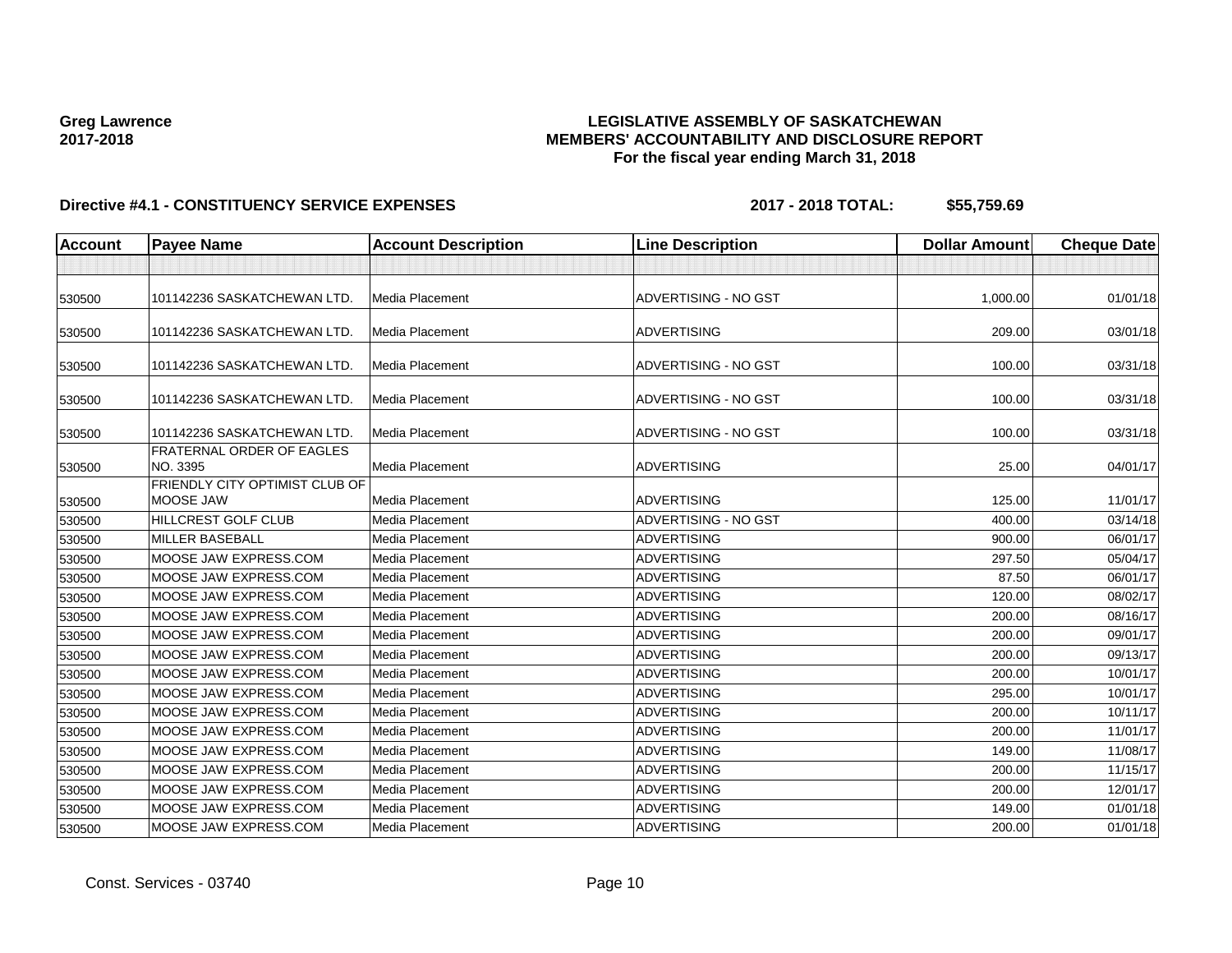### **LEGISLATIVE ASSEMBLY OF SASKATCHEWAN MEMBERS' ACCOUNTABILITY AND DISCLOSURE REPORT For the fiscal year ending March 31, 2018**

| <b>Account</b> | <b>Payee Name</b>                              | <b>Account Description</b>                                        | <b>Line Description</b>          | <b>Dollar Amount</b> | <b>Cheque Date</b> |
|----------------|------------------------------------------------|-------------------------------------------------------------------|----------------------------------|----------------------|--------------------|
|                |                                                |                                                                   |                                  |                      |                    |
| 530500         | MOOSE JAW EXPRESS.COM                          | Media Placement                                                   | <b>ADVERTISING</b>               | 200.00               | 01/01/18           |
| 530500         | MOOSE JAW EXPRESS.COM                          | Media Placement                                                   | <b>ADVERTISING</b>               | 200.00               | 02/01/18           |
| 530500         | MOOSE JAW EXPRESS.COM                          | Media Placement                                                   | <b>ADVERTISING</b>               | 200.00               | 02/01/18           |
| 530500         | MOOSE JAW EXPRESS.COM                          | Media Placement                                                   | <b>ADVERTISING</b>               | 249.50               | 03/01/18           |
| 530500         | MOOSE JAW EXPRESS.COM                          | Media Placement                                                   | <b>ADVERTISING</b>               | 200.00               | 03/01/18           |
| 530500         | MOOSE JAW EXPRESS.COM                          | Media Placement                                                   | <b>ADVERTISING</b>               | 200.00               | 03/01/18           |
| 530500         | MOOSE JAW EXPRESS.COM                          | Media Placement                                                   | <b>ADVERTISING</b>               | 99.00                | 03/01/18           |
| 530500         | MOOSE JAW EXPRESS.COM                          | Media Placement                                                   | <b>ADVERTISING</b>               | 200.00               | 03/07/18           |
| 530500         | MOOSE JAW EXPRESS.COM                          | Media Placement                                                   | <b>ADVERTISING</b>               | 99.00                | 03/14/18           |
| 530500         | MOOSE JAW EXPRESS.COM                          | Media Placement                                                   | <b>ADVERTISING</b>               | 200.00               | 03/21/18           |
| 530500         | MOOSE JAW EXPRESS.COM                          | Media Placement                                                   | <b>ADVERTISING</b>               | 99.00                | 03/21/18           |
| 530500         | MOOSE JAW PRIDE INC.                           | Media Placement                                                   | <b>ADVERTISING</b>               | 99.00                | 03/01/18           |
| 530500         | MOOSE JAW TIER 1 HOCKEY INC                    | Media Placement                                                   | ADVERTISING JUNE 2017-MAY 2018   | 3,000.00             | 09/01/17           |
| 530500         | MOOSE JAW TIER 1 HOCKEY INC.                   | Media Placement                                                   | <b>ADVERTISING</b>               | 1,800.00             | 09/01/17           |
| 530500         | MOOSE JAW TIER 1 HOCKEY INC                    | Media Placement                                                   | <b>ADVERTISING</b>               | 123.20               | 03/01/18           |
| 530500         | STAR NEWS PUBLISHING INC.                      | Media Placement                                                   | <b>ADVERTISING</b>               | 100.00               | 05/01/17           |
| 530500         | STAR NEWS PUBLISHING INC.                      | Media Placement                                                   | <b>ADVERTISING</b>               | 55.00                | 11/10/17           |
| 530500         | STAR NEWS PUBLISHING INC.                      | Media Placement                                                   | <b>ADVERTISING</b>               | 165.00               | 01/01/18           |
| 530500         | <b>WESTERN PRODUCER</b><br><b>PUBLICATIONS</b> | Media Placement                                                   | <b>ADVERTISING</b>               | 87.57                | 03/07/18           |
| 530900         | LAWRENCE, GREGORY                              | <b>Promotional Items</b>                                          | <b>REIMB: FLORAL ARRANGEMENT</b> | 52.80                | 05/08/17           |
| 530900         | <b>MINUTEMAN PRESS</b>                         | <b>Promotional Items</b>                                          | <b>CHRISTMAS CARD CALENDARS</b>  | 1.191.75             | 01/01/18           |
| 530900         | <b>SIGNATURE GRAPHICS</b>                      | <b>Promotional Items</b>                                          | CHRISTMAS CARDS - NO GST         | 133.39               | 12/01/17           |
| 530900         | <b>SIGNATURE GRAPHICS</b>                      | <b>Promotional Items</b>                                          | CHRISTMAS CARDS                  | 30.91                | 01/01/18           |
| 530900         | TREASURE HOUSE IMPORTS LTD.                    | <b>Promotional Items</b>                                          | SASKATCHEWAN PINS                | 165.00               | 09/01/17           |
| 543201         | LEGISLATIVE FOOD SERVICE                       | Deputy Minister/Ministry Head Business<br>Expenses - Refreshments | <b>STUDENT DRINKS</b>            | 43.46                | 05/04/17           |
| 543201         | <b>LEGISLATIVE FOOD SERVICE</b>                | Deputy Minister/Ministry Head Business<br>Expenses - Refreshments | <b>STUDENT DRINKS</b>            | 18.02                | 06/01/17           |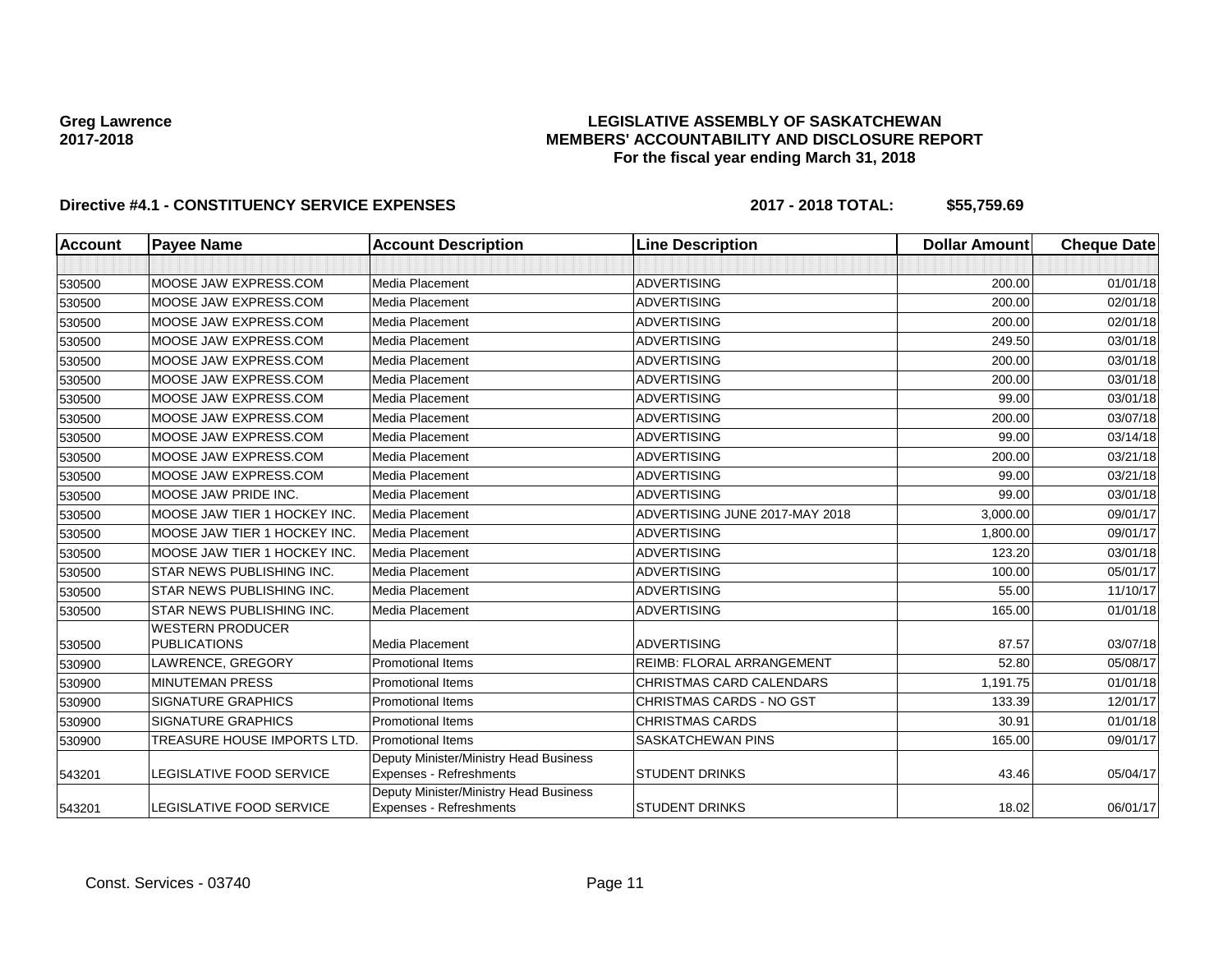### **LEGISLATIVE ASSEMBLY OF SASKATCHEWAN MEMBERS' ACCOUNTABILITY AND DISCLOSURE REPORT For the fiscal year ending March 31, 2018**

| <b>Account</b> | <b>Payee Name</b>            | <b>Account Description</b>                  | <b>Line Description</b>             | <b>Dollar Amount</b> | <b>Cheque Date</b> |
|----------------|------------------------------|---------------------------------------------|-------------------------------------|----------------------|--------------------|
|                |                              |                                             |                                     |                      |                    |
| 550102         | GRAND VALLEY PRESS (MJ) LTD. | Letterhead, Envelopes, Business Cards, etc. | <b>LETTERHEAD</b>                   | 105.12               | 05/01/17           |
| 550200         | LAWRENCE, GREGORY            | Books, Mags and Ref Materials               | <b>REIMB: SUBSCRIPTION RENEWAL</b>  | 164.05               | 05/02/17           |
| 555000         | <b>CORPORATE EXPRESS</b>     | <b>Other Material and Supplies</b>          | MISC. & OFFICE SUPPLIES             | 67.38                | 05/01/17           |
| 555000         | <b>CORPORATE EXPRESS</b>     | Other Material and Supplies                 | MISC OFFICE SUPPLIES                | 92.25                | 05/01/17           |
| 555000         | <b>CORPORATE EXPRESS</b>     | Other Material and Supplies                 | OFFICE SUPPLIES/POSTAGE             | 44.21                | 06/01/17           |
| 555000         | <b>CORPORATE EXPRESS</b>     | <b>Other Material and Supplies</b>          | MISC. & OFFICE SUPPLIES             | 23.38                | 06/07/17           |
| 555000         | <b>CORPORATE EXPRESS</b>     | <b>Other Material and Supplies</b>          | OFFICE SUPPLIES                     | 108.96               | 07/01/17           |
| 555000         | <b>CORPORATE EXPRESS</b>     | <b>Other Material and Supplies</b>          | MISC. & OFFICE SUPPLIES             | 75.65                | 08/08/17           |
| 555000         | <b>CORPORATE EXPRESS</b>     | Other Material and Supplies                 | MISC. & OFFICE SUPPLIES             | 51.64                | 09/12/17           |
| 555000         | <b>CORPORATE EXPRESS</b>     | <b>Other Material and Supplies</b>          | POSTAGE/MISC. & OFFICE SUPPLIES     | 100.11               | 10/13/17           |
| 555000         | <b>CORPORATE EXPRESS</b>     | Other Material and Supplies                 | MISC. & OFFICE SUPPLIES             | 65.26                | 11/01/17           |
| 555000         | <b>CORPORATE EXPRESS</b>     | Other Material and Supplies                 | <b>VACUUM &amp; OFFICE SUPPLIES</b> | 36.77                | 11/01/17           |
| 555000         | <b>CORPORATE EXPRESS</b>     | Other Material and Supplies                 | MISC. & OFFICE SUPPLIES/POSTAGE     | 53.19                | 12/01/17           |
| 555000         | <b>CORPORATE EXPRESS</b>     | Other Material and Supplies                 | MISC. & OFFICE SUPPLIES             | 6.96                 | 12/05/17           |
| 555000         | <b>CORPORATE EXPRESS</b>     | Other Material and Supplies                 | MISC. & OFFICE SUPPLIES             | 87.46                | 01/11/18           |
| 555000         | <b>CORPORATE EXPRESS</b>     | Other Material and Supplies                 | MISC. & OFFICE SUPPLIES             | 92.74                | 02/01/18           |
| 555000         | <b>CORPORATE EXPRESS</b>     | Other Material and Supplies                 | MISC. & OFFICE SUPPLIES             | 20.16                | 03/01/18           |
| 555000         | <b>CORPORATE EXPRESS</b>     | Other Material and Supplies                 | MISC. & OFFICE SUPPLIES/POSTAGE     | 66.54                | 03/01/18           |
| 555000         | <b>CORPORATE EXPRESS</b>     | Other Material and Supplies                 | MISC. & OFFICE SUPPLIES             | 48.50                | 03/22/18           |
| 555000         | PRAIRIE SPRING WATER         | <b>Other Material and Supplies</b>          | <b>BOTTLED WATER</b>                | 21.00                | 05/12/17           |
| 555000         | PRAIRIE SPRING WATER         | Other Material and Supplies                 | <b>BOTTLED WATER</b>                | 31.00                | 09/01/17           |
| 555000         | <b>PRAIRIE SPRING WATER</b>  | Other Material and Supplies                 | <b>BOTTLED WATER</b>                | 11.00                | 01/01/18           |
| 555000         | <b>SASKTEL</b>               | Other Material and Supplies                 | 911448799002 DECEMBER 13, 2017      | 164.09               | 01/01/18           |
| 555080         | LAWRENCE, GREGORY            | Other Misc Material and Supplies            | REIMB: 2 FRAMES/LABOUR              | 277.82               | 06/01/17           |
| 555080         | LAWRENCE, GREGORY            | Other Misc Material and Supplies            | <b>REIMB: FRAMING SERVICES</b>      | 135.09               | 09/15/17           |
| 565200         | <b>CORPORATE EXPRESS</b>     | Office Furniture and Equipment - Exp        | <b>VACUUM &amp; OFFICE SUPPLIES</b> | 221.06               | 11/01/17           |
| 565200         | <b>SASKTEL</b>               | Office Furniture and Equipment - Exp        | 911448799002 DECEMBER 13, 2017      | 593.59               | 01/01/18           |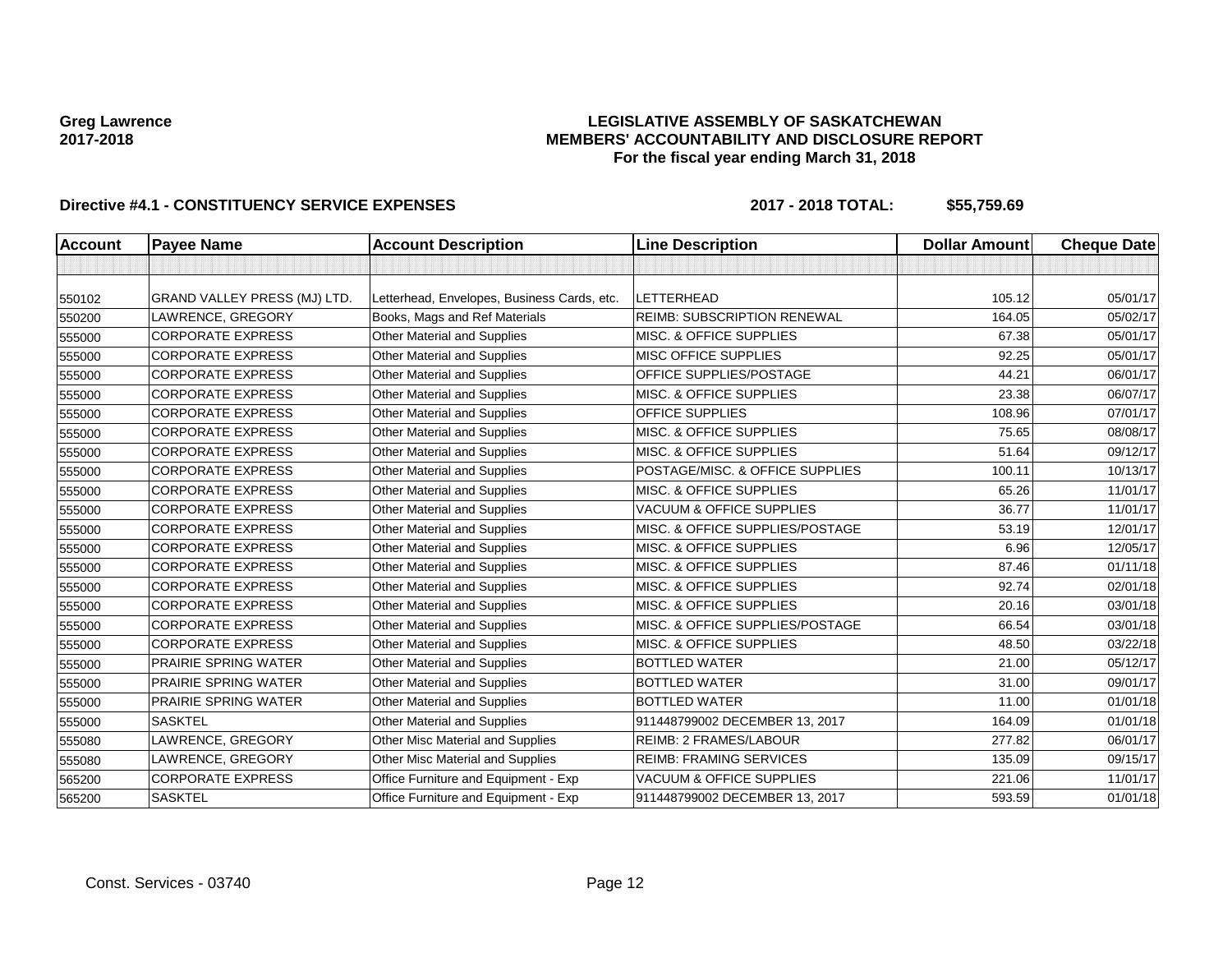### **LEGISLATIVE ASSEMBLY OF SASKATCHEWAN MEMBERS' ACCOUNTABILITY AND DISCLOSURE REPORT For the fiscal year ending March 31, 2018**

# Directive #6 - CONSTITUENCY ASSISTANT EXPENSES 2017 - 2018 TOTAL: \$54,121.51

| <b>Account</b> | <b>Payee Name</b> | <b>Account Description</b>                    | <b>Dollar Amount</b> | <b>Cheque Date</b> |
|----------------|-------------------|-----------------------------------------------|----------------------|--------------------|
|                |                   |                                               |                      |                    |
| 513000         | NICOLSON, TRINA   | Out-of-Scope Permanent                        | 3777.03              | 04/11/17           |
| 513000         | NICOLSON, TRINA   | Out-of-Scope Permanent                        | $-3,777.02$          | 04/11/17           |
| 513000         | NICOLSON, TRINA   | Out-of-Scope Permanent                        | 2,187.99             | 04/25/17           |
| 513000         | NICOLSON, TRINA   | Out-of-Scope Permanent                        | 2,187.99             | 05/09/17           |
| 513000         | NICOLSON, TRINA   | Out-of-Scope Permanent                        | 2,187.99             | 05/24/17           |
| 513000         | NICOLSON, TRINA   | Out-of-Scope Permanent                        | 1,969.19             | 06/06/17           |
| 513000         | NICOLSON, TRINA   | Out-of-Scope Permanent                        | 2,187.99             | 06/20/17           |
| 513000         | NICOLSON, TRINA   | Out-of-Scope Permanent                        | 1,969.19             | 07/05/17           |
| 513000         | NICOLSON, TRINA   | Out-of-Scope Permanent                        | 1,969.19             | 07/18/17           |
| 513000         | NICOLSON, TRINA   | Out-of-Scope Permanent                        | 1,969.19             | 08/01/17           |
| 513000         | NICOLSON, TRINA   | Out-of-Scope Permanent                        | 2,187.99             | 08/15/17           |
| 513000         | NICOLSON, TRINA   | Out-of-Scope Permanent                        | 1,969.19             | 08/29/17           |
| 513000         | NICOLSON, TRINA   | Out-of-Scope Permanent                        | 1,969.19             | 09/12/17           |
| 513000         | NICOLSON, TRINA   | Out-of-Scope Permanent                        | 2,187.99             | 09/26/17           |
| 513000         | NICOLSON, TRINA   | Out-of-Scope Permanent                        | 2,187.99             | 10/11/17           |
| 513000         | NICOLSON, TRINA   | Out-of-Scope Permanent                        | 2187.99              | 10/24/17           |
| 513000         | NICOLSON, TRINA   | Out-of-Scope Permanent                        | 1969.19              | 11/07/17           |
| 513000         | NICOLSON, TRINA   | Out-of-Scope Permanent                        | 2,187.99             | 11/21/17           |
| 513000         | NICOLSON, TRINA   | Out-of-Scope Permanent                        | 1,969.19             | 12/05/17           |
| 513000         | NICOLSON, TRINA   | Out-of-Scope Permanent                        | 2,187.99             | 12/19/17           |
| 513000         | NICOLSON, TRINA   | Out-of-Scope Permanent                        | 2187.99              | 01/03/18           |
| 513000         | NICOLSON, TRINA   | Out-of-Scope Permanent                        | 2188                 | 01/16/18           |
| 513000         | NICOLSON, TRINA   | Out-of-Scope Permanent                        | 2,187.99             | 02/01/18           |
| 513000         | NICOLSON, TRINA   | Out-of-Scope Permanent                        | 2,187.99             | 02/13/18           |
| 513000         | NICOLSON, TRINA   | Out-of-Scope Permanent                        | 1,969.19             | 03/01/18           |
| 513000         | NICOLSON, TRINA   | Out-of-Scope Permanent                        | 2187.99              | 03/13/18           |
| 513000         | NICOLSON, TRINA   | Out-of-Scope Permanent                        | 2187.99              | 03/27/18           |
| 513000         | NICOLSON, TRINA   | Out-of-Scope Permanent                        | 2,187.99             | 04/10/18           |
| 519900         | None (Default)    | Change in Y/E Accrued Empl Leave Entitlements | $-1,250.28$          | 04/19/17           |